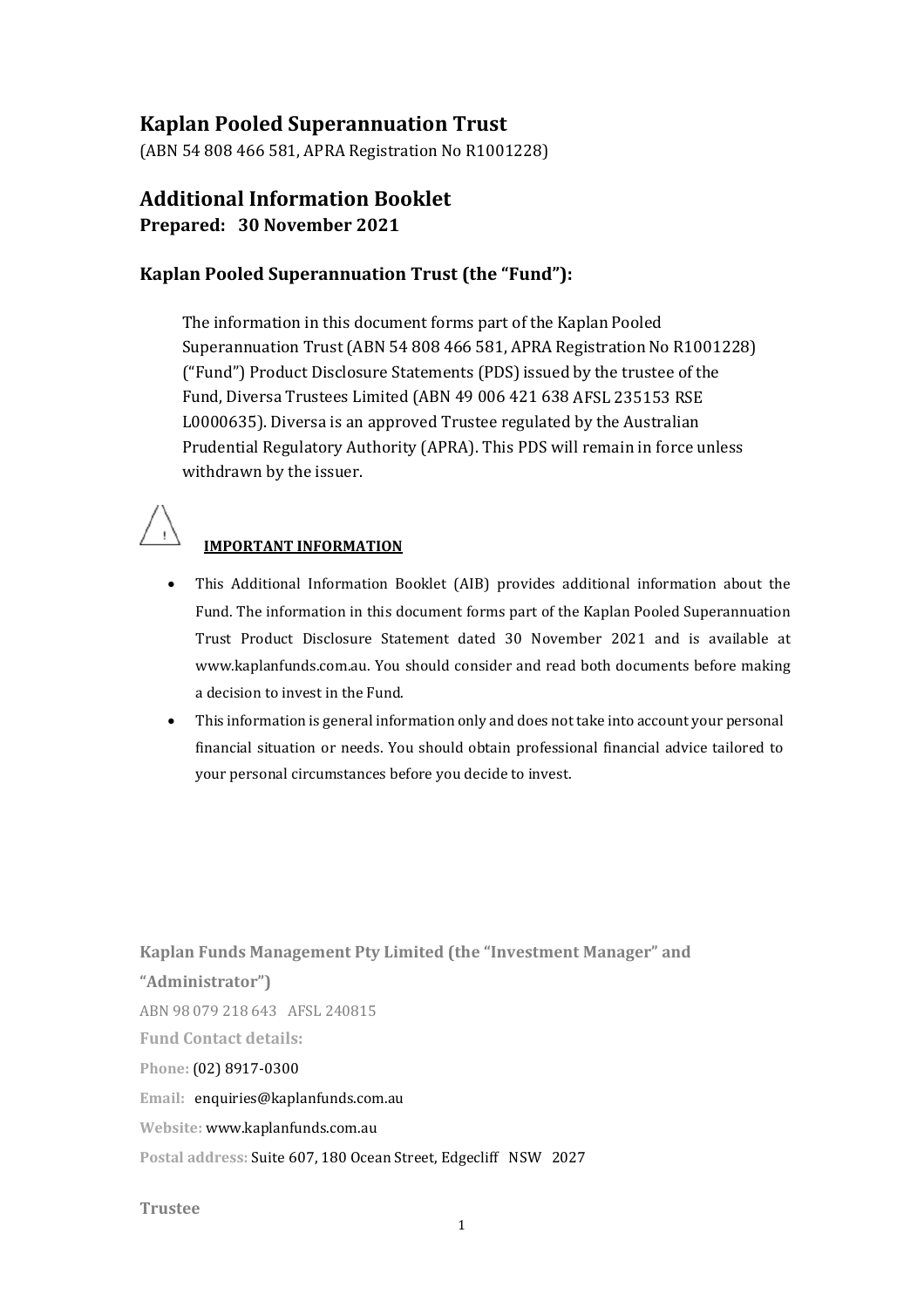**Diversa Trustees Limited (ABN 49 006 421 638) AFSL 235153 RSE L0000635**

Phone: (03) 9097 2800

**Postal Address:** GPO Box 3001, Melbourne Vic 3001**Website:** [www.diversa.com.au/](http://www.diversa.com.au/Trustee)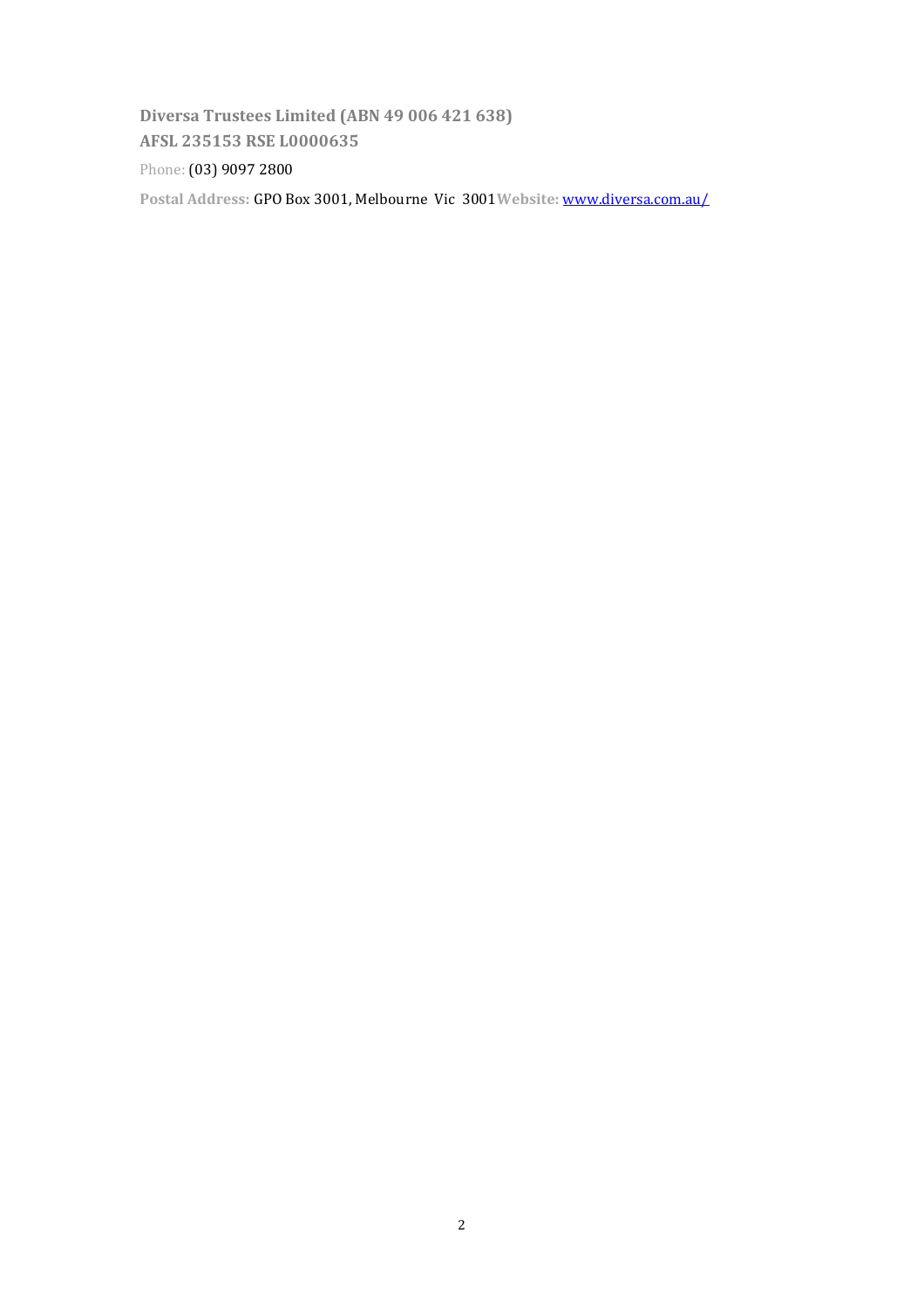# **About Kaplan Pooled Superannuation Trust**

## **Trust Deed**

The Fund was established under a Deed of Trust dated 14 March 1996. The Trust Deed as amended, together with the law, govern the Fund's operation and the rights and obligations of both you and us.

The Trust Deed contains a number of provisions relating to the rights, terms, conditions and obligations imposed on both you and us, including, but not limited to:

- how to invest and withdraw from the Fund;
- calculation of issue and redemption price of units;
- the powers of the Trustee to make investments;
- valuation of Fund assets;
- There may be some circumstances when withdrawals are suspended, such as when units cannot be accurately priced or if the Fund becomes illiquid;
- the liability of the Trustee;
- fees and expenses payable by the Trustee; and
- calling, attending and voting at meetings.

A copy of the Trust Deed is available on our website or is available free of charge by contacting the Investment Manager. A summary of provisions in the Trust Deed are outlined below, however you should read the Trust Deed to obtain full information about the provisions governing the Fund.

The Trustee reserves the right to amend the Trust Deed subject to its ability to do so under the terms of the Trust Deed and SIS. In the event that the terms of the Trust Deed are inconsistent with the terms of this PDS, the terms of the Trust Deed will prevail.

## **Limitation of an investor's liability**

Under the Trust Deed, the liability of each investor is limited to the amount that the investor has invested or agreed to invest in the Fund. Nevertheless, no absolute assurance can be given that the liability of an investor in a unit trust is limited in all circumstances.

## **Indemnity of Trustee**

The Trustee is not required to do anything for which it does not have a full right of indemnity out of the assets of the Fund. The Trustee may be indemnified out of the assets of the Fund for liability that does not arise from failure to act honestly or intentional or reckless failure to exercise due care and diligence. The Trustee will not be liable to investors for any loss or liability incurred in exercising or attempting to exercise any of its duties, powers or obligations in relation to the Fund except where the Trustee or a director of the Trustee fails to act honestly or the Trustee intentionally or recklessly fails to exercise the degree of care and diligence that the Trustee or director was required to exercise.

## **Risks of Super**

## **Risks of investing in the Fund**

The additional risks you should be aware of include:

## *Derivatives*

There are significant risks associated with derivatives such as the risk of the value of the derivative failing to move in line with the underlying asset, the Fund may be subject to payment obligations as they arise, and counterparty risk (where the counterparty to the derivative contract cannot meet its obligations under the contract). We monitor the Fund's exposure to, and use of, derivatives on a regular basis.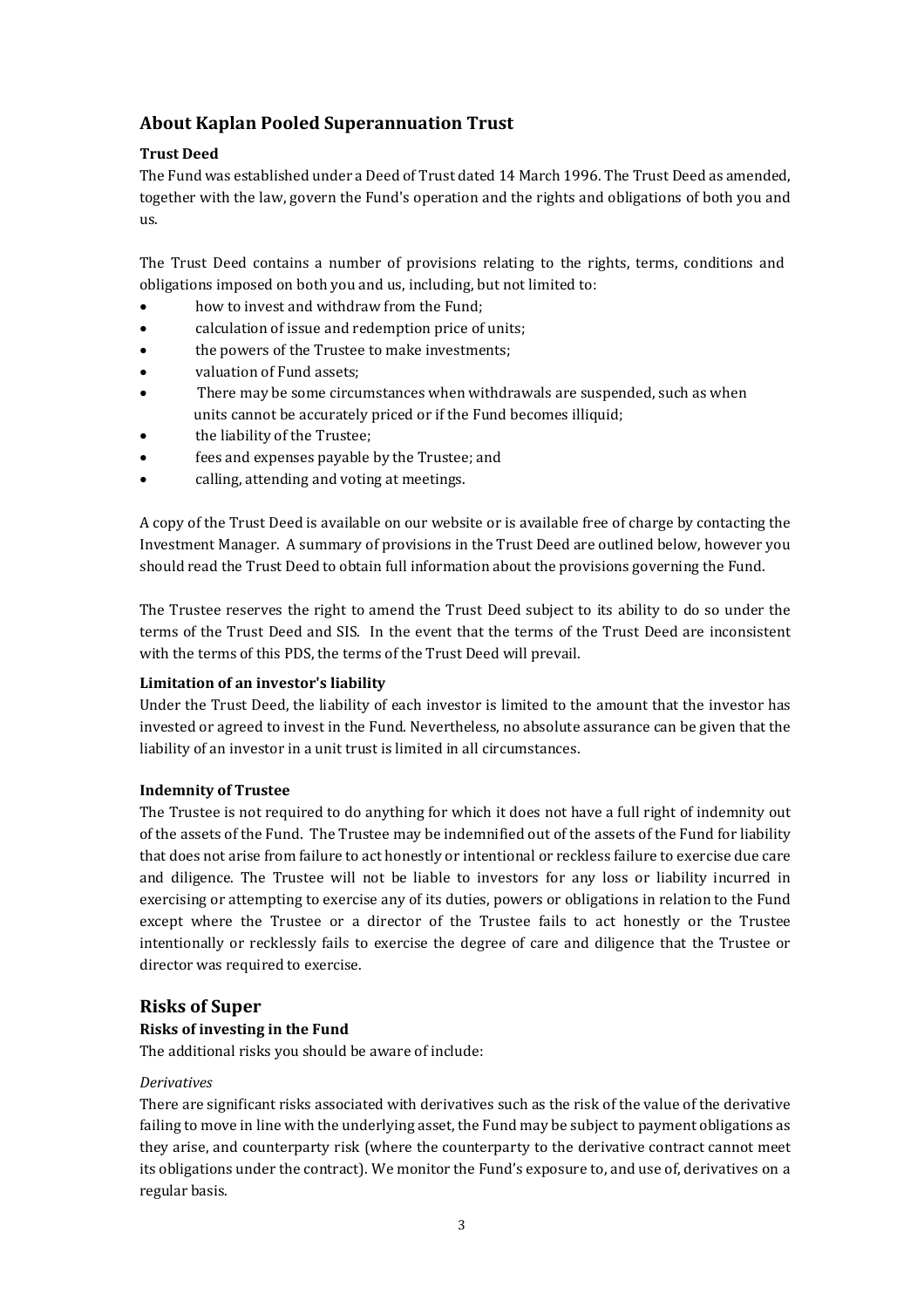### **Risks of investing in the Fund (continued)**

#### *Counterparty and settlement risk*

The Fund may be exposed to credit, counterparty and settlement risk. These risks are influenced by, amongst other things, market practices (for example settlement and custody practices), and the creditworthiness of the parties to whom the Fund is exposed.

#### *Manager risk*

This is the risk that the Investment Manager will not achieve the investment objective of the Fund, may underperform the Fund's benchmark or may underperform other investment managers.

#### *Operational risk*

Risks particular to the Fund include the possibility that it could terminate or the Trustee or Investment Manager may be replaced. There is a risk that the Fund's operations may be disrupted due to a breakdown in technological systems or material changes to staffing arrangements affecting the Fund or its service providers.

#### *Investment risk*

Risks to exposure to Hybrid Securities and the specific liquidity risk associated with the underlying debt securities of the fund.

The Trustee cannot eliminate all risks but seeks to manage risks by maintaining a risk management and compliance framework in accordance with SIS legislation.

You should carefully consider the risks before making an investment decision, having regard to your personal situation. Speak to a professional adviser to understand how these risks might impact you.

## **Defined fees for superannuation products**

Some of these fees such as activity fees, advice fees, exit fees and switching fees do not apply to the Kaplan Pooled Superannuation Trust.

#### **Activity fees**

A fee is an activity fee if:

a. the fee relates to costs incurred bythe trustee of the superannuation entitythat are directly related to an activity of the trustee:

i. that is engaged in at the request, or with the consent, of a member; or

ii. that relates to a member and is required by law; and

b. those costs are not otherwise charged as an administration fee, an investment fee, a buy-sell spread, or a switching fee.

#### **Administration fees**

An administration fee is a fee that relates to the administration or operation of the superannuation entity and includes costs that relate to that administration or operation, other than:

a. borrowing costs;

b. indirect costs that are not paid out of the superannuation entity that the Trustee has elected in writing will be treated as an indirect costs and not fees, incurred by the trustee of the entity or in an interposed vehicle or derivative financial product; and

c. costs that are otherwise charged as an investment fee, a buy-sell spread, or a switching fee.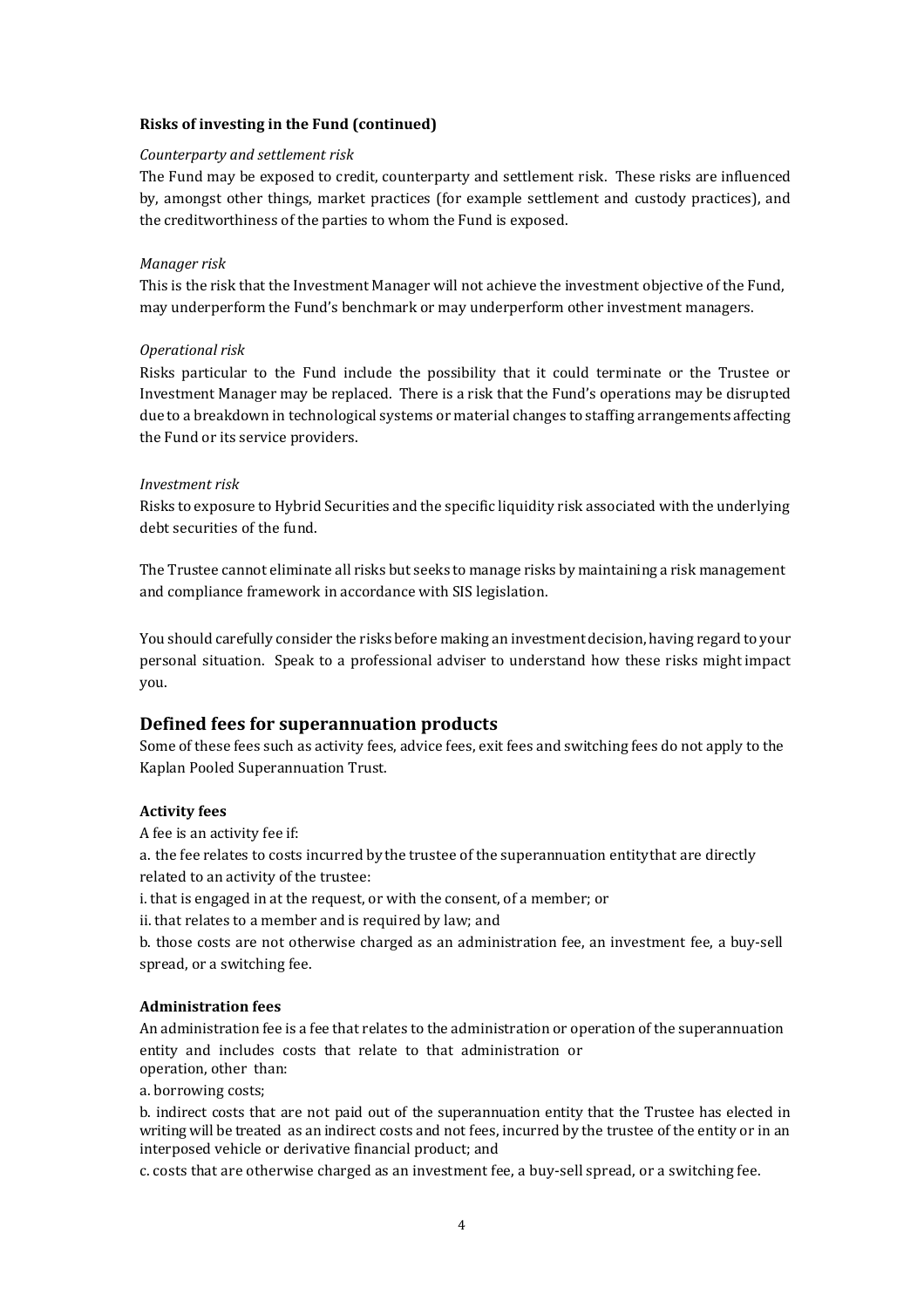## **Advice fee**

A fee is an advice fee if:

- a. the fee relates directly to costs incurred by the trustee of the superannuation entity because of the provision of financial product advice to a member by:
- (i) a trustee of the entity, or
- (ii) another person acting as an employee of, or under an arrangement with, the trustee of the entity, and
- b. those costs are not otherwise charged as an administration fee, an investment fee, or a switching fee.

## **Buy‐sell spreads**

A buy‐sell spread is a fee to recover transaction costs incurred by the trustee ofthe superannuation entity in relation to the sale and purchase of assets of the entity.

### **Indirect cost ratio**

The indirect cost ratio (ICR), for a MySuper product or an investment option offered by a superannuation entity, is the ratio of the total of the indirect costs for the MySuper product or investment option, to the total average net assets of the superannuation entity attributed to the MySuper product or investment option.

Note: A fee deducted directly from a member's account is not an indirect cost.

#### **Investment fees**

An investment fee is a fee that relates to the investment of the assets of a superannuation entity and includes:

a. fees in payment for the exercise of care and expertise in the investment of those assets (including performance fees); and

b. costs that relate to the investment of assets of the entity other than:

i. borrowing costs;

ii. indirect costs that are not paid out of the superannuation entity that the trustee has elected in writing will be treated as indirect costs and not fees, incurred by the trustee of the entity or in an interposed vehicle or derivative financial product; and

iii. costs that are not otherwise charged as an administration fee, a buy-sell spread, a switching fee, an exit fee, an activity fee, an advice fee or an insurance fee.

#### **Switching fee**

A switching fee for superannuation products other than a MySuper product, is a fee to recover the costs of switching all or part of a member's interest in the superannuation entity from one investment option or product in the entity to another.

## **Other information**

## **Privacy**

In this section, 'we' means Diversa Trustees Limited ABN 49 006 421 638 ('the Trustee') and Kaplan Funds Management Pty Limited ABN 98 079 218 643 ('the Administrator').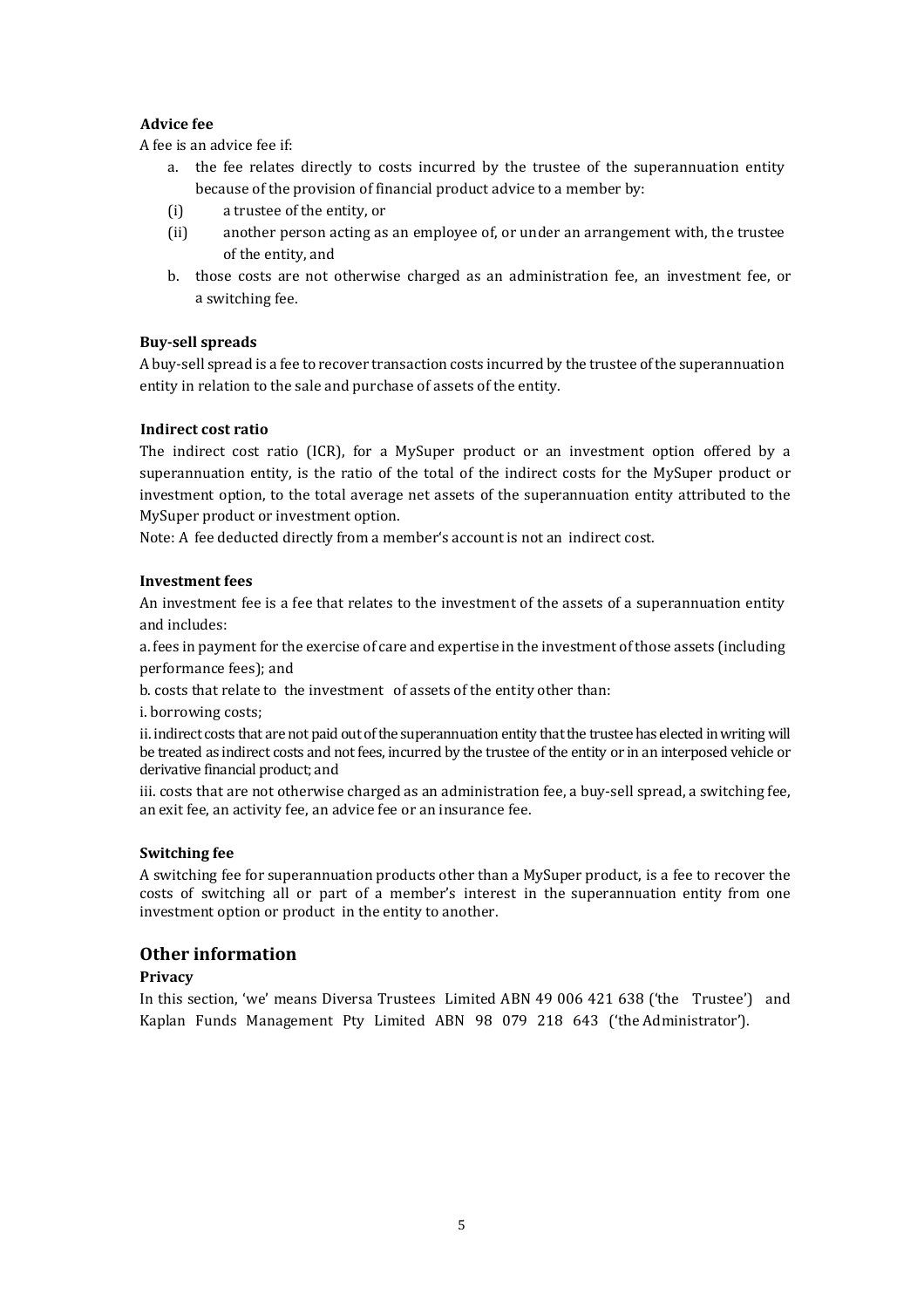Why do we collect your personal information?

We collect your personal information for the following reasons, to:

• Administer products and services and manage our relationship with you, including establishing and maintaining member records, and provide regular statements, reports and communications;

• Provide products and services to you;

• Process transactions, applications, claims, requests and queries in relation to our products and services;

Identify you in accordance with the Anti-Money Laundering & Counter Terrorism Financing Act and to protect against fraud;

Let you know about other products or services that we may offer or that the Plan's promoter may offer; and

• comply with applicable laws and regulations.

If we do not collect your personal information, we may not be able to process your applications, provide you with services relating to the Plan or administer your interest in the Plan.

Who do we disclose your personal information to?

We may disclose your personal information to third parties including:

- Outsourced service providers including an administrator or promoter of the Plan;
- Mail houses and printing companies;
- Specialist service providers, such as actuaries, auditors and lawyers;
- Custodians and brokers;
- Insurance providers;

• Your financial adviser, your attorney appointed under a power of attorney, or your appointed representative;

• Other consultants; and

• Government authorities as required or desirable in administering and conducting the business of the Plan, including in complying with relevant regulatory or legal requirements. It is possible that this may also include a Government authority that is overseas.

Personal information will only be disclosed to third parties other than those listed above if you have consented, if you would reasonably expect us to disclose information of that kind to those third parties, if we are authorised or required to do so by law or it is necessary to assist with law enforcement.

Are we likely to disclose your personal information to a recipient who is overseas?

In some circumstances Kaplan and/or the Trustee may disclose your personal information to persons/entities outside of Kaplan. This is for the purpose of administering your account through third party service providers who may perform certain services domestically and in Chennai, India. Kaplan takes reasonable steps to ensure our third party providers contractual arrangements comply with the Australian Privacy Principles set out in the Privacy Amendment (Enhancing Privacy Protection) Act 2012, to ensure your personal information is safeguarded.

We take steps to ensure external providers keep your personal information confidential and use it only for the purposes for which they, and Kaplan, are authorised.